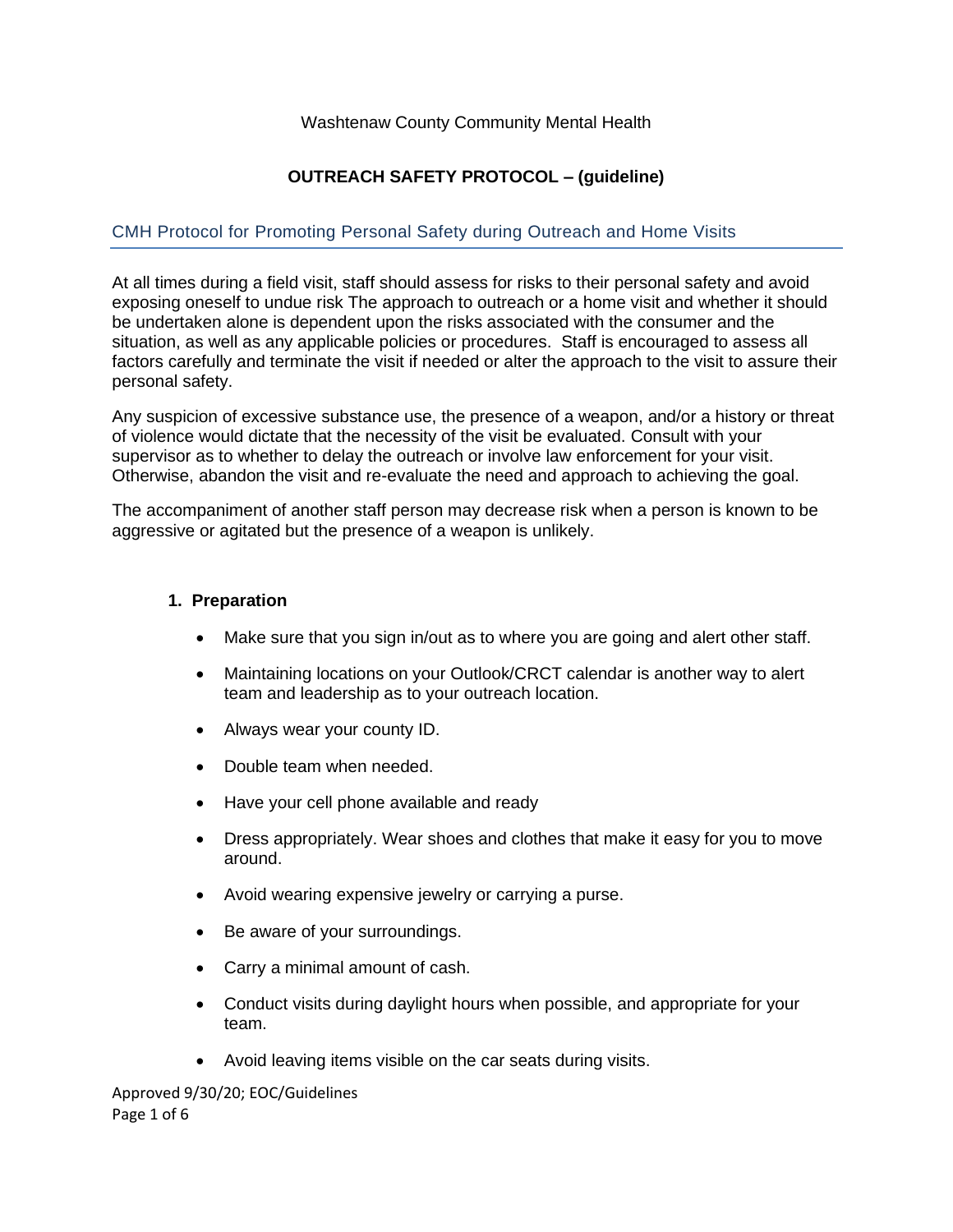- Prepare the materials needed for the visit in advance and carry them with you.
- Know the layout of the site you are visiting.
- Identify locations where other people may be present and possible escape routes.
- Have knowledge of the activities of the neighborhood in advance and avoid visits when the risk may be higher such as times of increased drug or alcohol use.
- Know the location of the local police or fire department so that driving there for safety is an option.
- Avoid areas with poor visibility by others such as alleys or isolated buildings.
- Be aware of your personal behavior and the risk it may pose to others, for example in domestic violence or child abuse situations.
- Be aware that your behavior may unintentionally trigger a response in another person that could not be predicted.
- Be prepared to respond with de-escalation techniques or escape.
- Report all incidents occurring in the field according to CMH and Washtenaw County policies and procedures and to Environment of Care and/or your Site Safety Team. Use the WC Incident Report form when appropriate.

## **2. While you are driving:**

- Always wear your seatbelt
- Lock all doors
- Follow all traffic laws
- Do NOT use a cell phone or text while driving
- No smoking or vaping in the vehicle
- Keep radio and other noises to a minimum so you can hear emergency vehicles
- Refrain from eating while driving

### **3. When you park:**

- Plan where you park, circle the area once
- Park in a well-lit area with a good view of the destination
- Park so you can easily enter and exit your car and the destination
- Lock your car

### **4. When you transport clients:**

• Always lock the car doors

Approved 9/30/20; EOC/Guidelines Page 2 of 6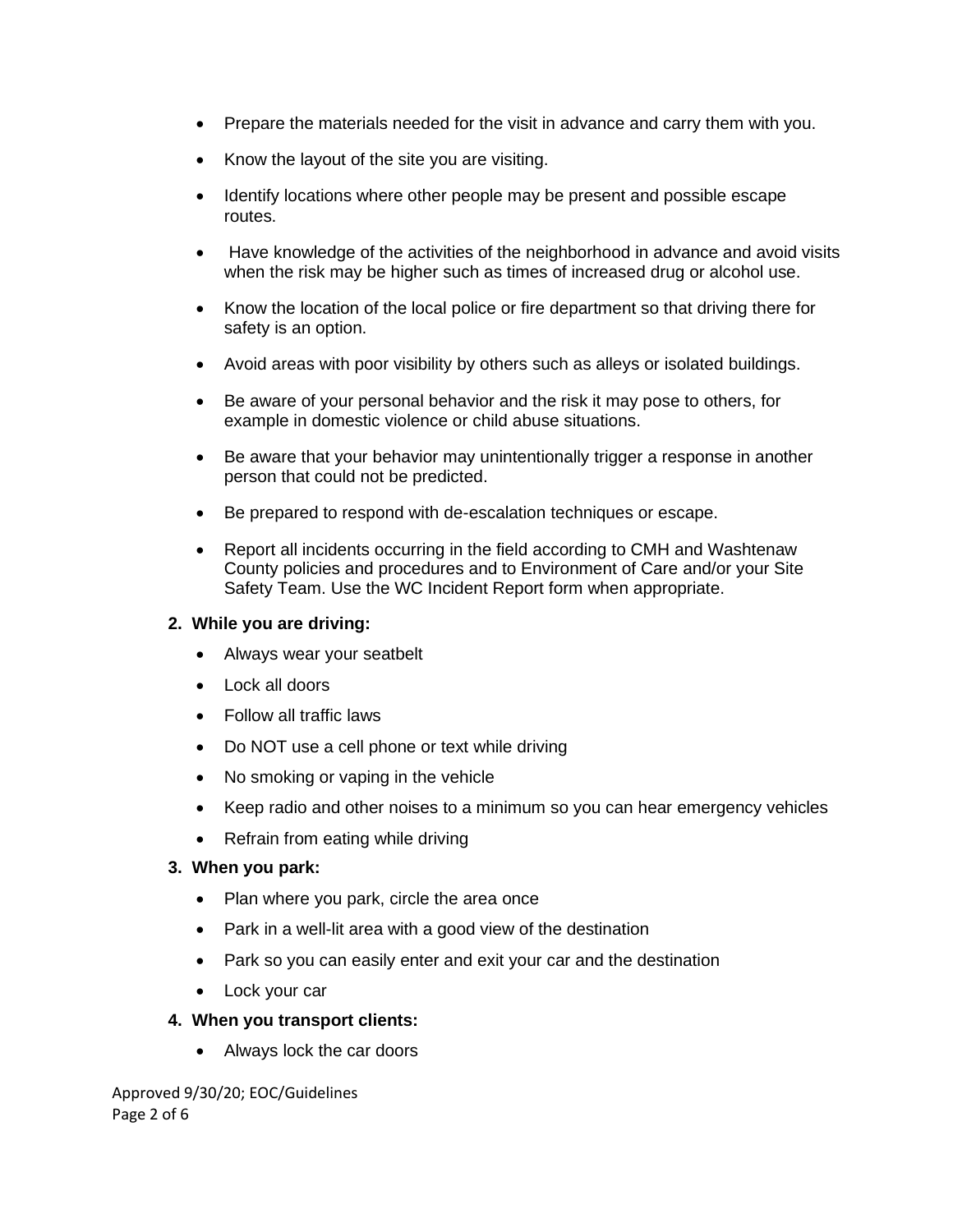- Ensure all passengers use the seatbelt
- No smoking or vaping in the vehicle
- Drive in the right-hand lane if possible
- Take all objects that may be used as a weapon out of the car

# **5. Approaching a consumer's home:**

- Always wear your County Identification
- Carry medications in a briefcase or non-see-through bag of some kind
- When approaching a home and loud noises are heard from within the house, get a clear understanding as to what you are actually hearing. If there are loud voices, don't enter the home unassisted.

\*NOTE: If you decide to get the attention of the people inside, knock on the door and stand on the sidewalk away from the home. Or stand near the car with car door open (ajar). These would be safe areas to communicate until things are calmer.

# **6. Stay one step ahead**

- Know where the exit is.
- Don't turn your back.
- Be aware of your surroundings.
- Be aware of anything that looks like it could be used as a weapon.
- Know the person's history especially of any violent or aggressive behavior.
- Take time to survey the area through the open door before entering. Once in the apartment/home, look around for alcohol, drug paraphernalia or other people present.

# **7. Move one step at a time**

- Take your time to look and listen.
- How does consumer respond to your approach and greeting? (Do they smile back, move away,) i.e., probe and check their reaction. If they back away, they may feel threatened or be trying to hide something.

# **8. Attention/awareness**

• Pay full attention to what is spoken and unspoken.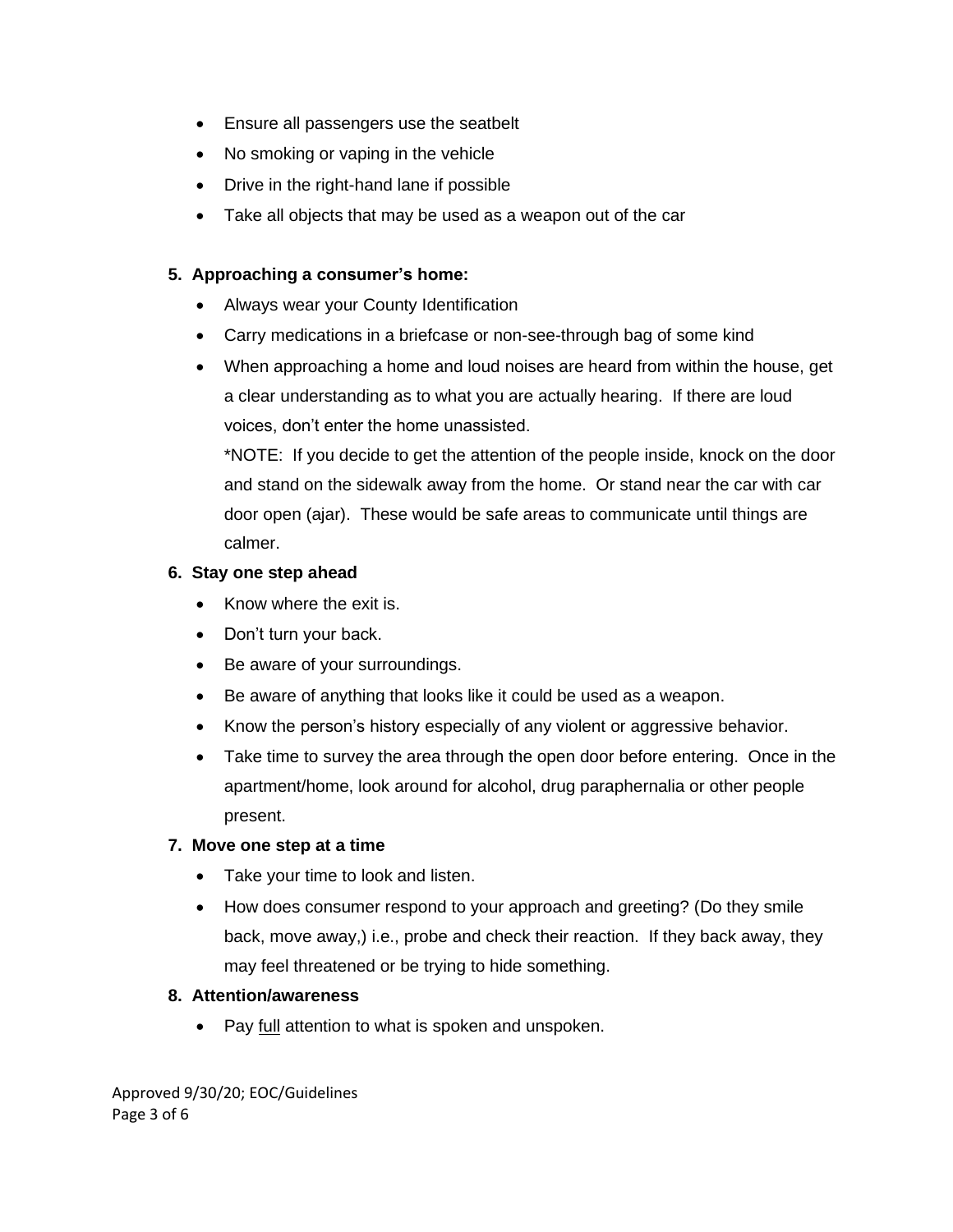• Be aware that words often do not convey true meanings i.e. "Hi, how are you?" "Fine" (When the individual does not appear to be fine.) Tone and pitch of voice serve as good indicators of intent of the speaker.

*Pay attention to EVERYTHING in the home and position yourself closest to the door.*

- Always keep a safe, but non-suspicious, distance from the consumer.
- Avoid sitting while others are standing
- Never let anyone get between you and the door.
- Avoid a sitting position when the consumer leaves you alone in a room. Stand until everyone returns. If consumer should return angry, you are in a position to leave.
- Avoid being with a person while they are or have been drinking alcohol or using drugs. Tell them you can talk when they are not using.
- Avoid discussing problem areas when consumer is in the kitchen preparing meals or making coffee. Try to get consumer to sit and talk.
- Avoid discussing problems when visitors are present.
- Avoid discussing problems when family members are present unless this has been prior agreed upon.

# **9. Working together**

- Teamwork- relay important information especially about consumer behaviors to one another.
- Tell the team if you are uncomfortable with seeing a consumer or going into a specific environment. Have the courage to say, 'I'm scared' and the maturity to say "I hear you" "Let's figure this out"
- Discuss Safety frequently at Multi-disciplinary meetings.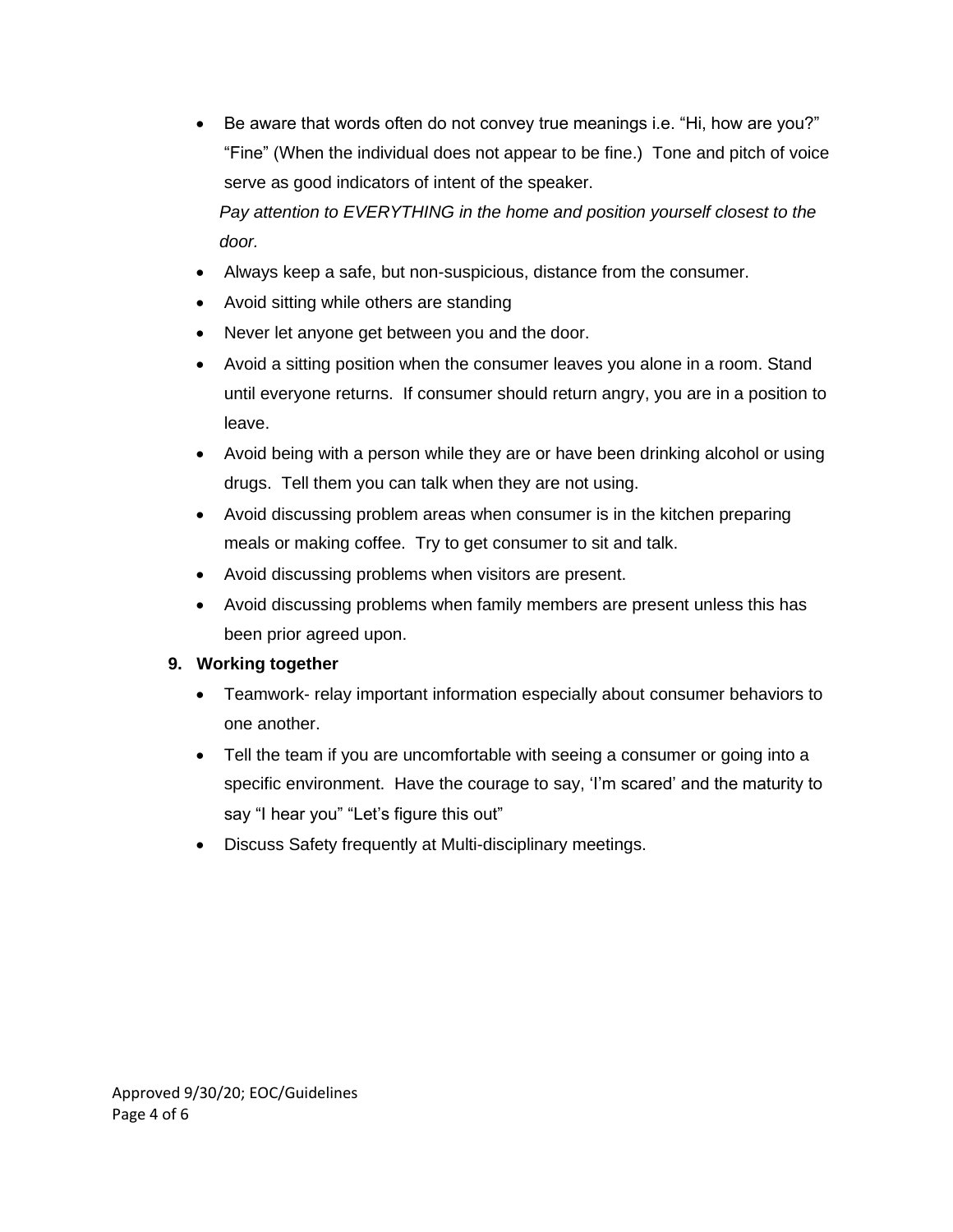# **CMH Communication Protocol for Field Visits and End of Day Check Out.**

This section provides information on protocol/strategies that can be used to assure that an identified person knows of field staff intended whereabouts and can raise the alarm if staff signals a personal threat or does not return or make contact at the appointed time.

#### **1. Procedures: Staff**

- Designate a responsible person who is aware of field staff daily activities or to whom field staff reports his/her daily schedule of activities. (Usually the Supervisor.) Agree on the method and timing of check-in contact.
- Identify a code word or phrase that indicates the existence of a hazardous situation. Have a plan in place that the code word or phrase will trigger.
- Staff should carry a cell phone and numbers for emergency contacts.
- When possible, use a county vehicle with the Washtenaw County sign on the side of the vehicle. Ensure the vehicle being driven is in good condition, with a full tank of gas and stocked with emergency supplies and a BBP kit.
- Know agency policies related to automobile accidents and medical emergencies.
- If staff ends the day in the field or is working after normal hours, they must call supervisor at the end of the last outreach to check out for the day. No exceptions. The Supervisor is responsible for knowing that all staff have returned safely at the end of the day.

#### **2. Procedures: Supervisor**

- Must be available to the staff during the time they are in the field including after hours.
- Be ready to act if staff calls with a problem, uses the identified code word to signal a hazardous situation, or misses a scheduled call or check in. Have this information available:
	- $\checkmark$  Make, model, and color of the vehicle.
	- $\checkmark$  Staff's cell phone number
	- $\checkmark$  Staff's home, or alternate, phone number
	- $\checkmark$  Names, addresses and telephone numbers of clients or sites to be visited.
	- $\checkmark$  Approximate times of visits
	- $\checkmark$  Agreed time for the field staff to make contact during the day or after the last visit